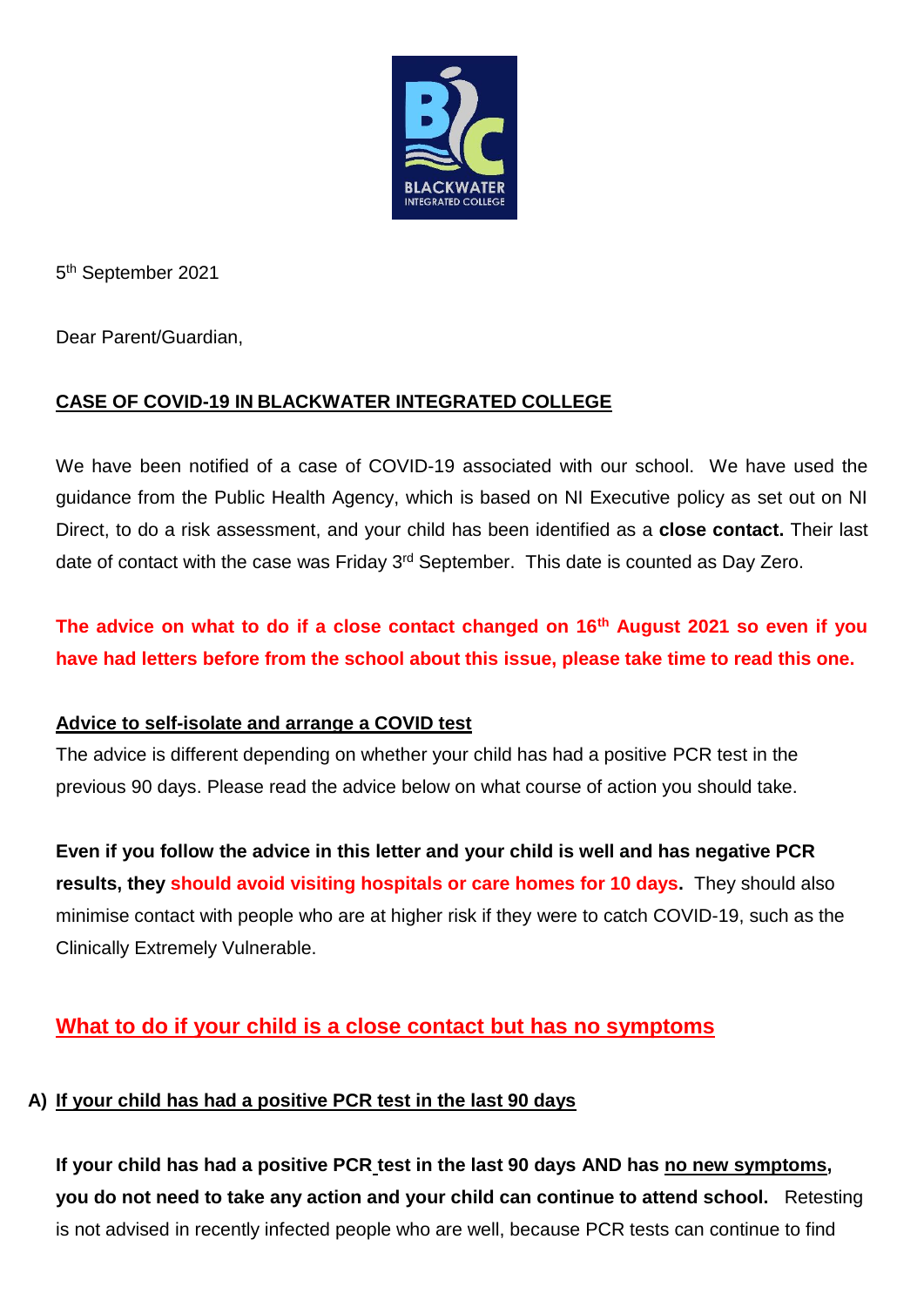non-infectious parts of the virus for several weeks. However, if your child does develop **new symptoms** they should stay at home and get a free PCR test as soon as possible. They should self-isolate at home until they get the result of that test.

#### **B) If your child has not had a positive PCR test in the last 90 days**

**Please arrange a free PCR test as soon as possible** even if they do not have any symptoms. **They should self-isolate at home until they get the result of the test.** The rest of the household can carry on with their normal activities as long as all are well. **If that test result is negative your child can return to school. However please book another PCR test 8 days after their last known contact with the confirmed case**. If either test is positive they should self-isolate for 10 days from the date the positive test was done.

# **How to book a test**

You can book a test online at [www.gov.uk/get-coronavirus-test](http://www.gov.uk/get-coronavirus-test) or by phoning 119. When you are booking the PCR test online, under the section 'why are you asking for a test', please select 'I have been told by contact tracers to get a test.' When asked for a code, please enter 4260309J. We are asking you to enter the code as it helps the Public Health Agency to monitor and assess COVID clusters when they occur. While you should still be able to book a test even if you do not enter the code, it helps them if you do.

Tests can be arranged at your closest testing site or by requesting a postal kit which will be sent to your home address. You can choose whichever option is more convenient for you. Going for a COVID test is one of the reasons your child can leave home during the self-isolation period, however, they should not use public transport. Please order a postal test if you do not have private transport to a test site.

# **Positive PCR test results in people who are close contacts**

#### **If the test is positive:**

A **new** period of self-isolation will begin for your child, for 10 days from the date of the test. You will be contacted by the PHA contact tracing service who will ask about the vaccination status of adults in the household to decide whether they need to self-isolate, identify other contacts and provide you with advice about what to do next. If your child is well at the end of the period of selfisolation, then they can return to usual activities.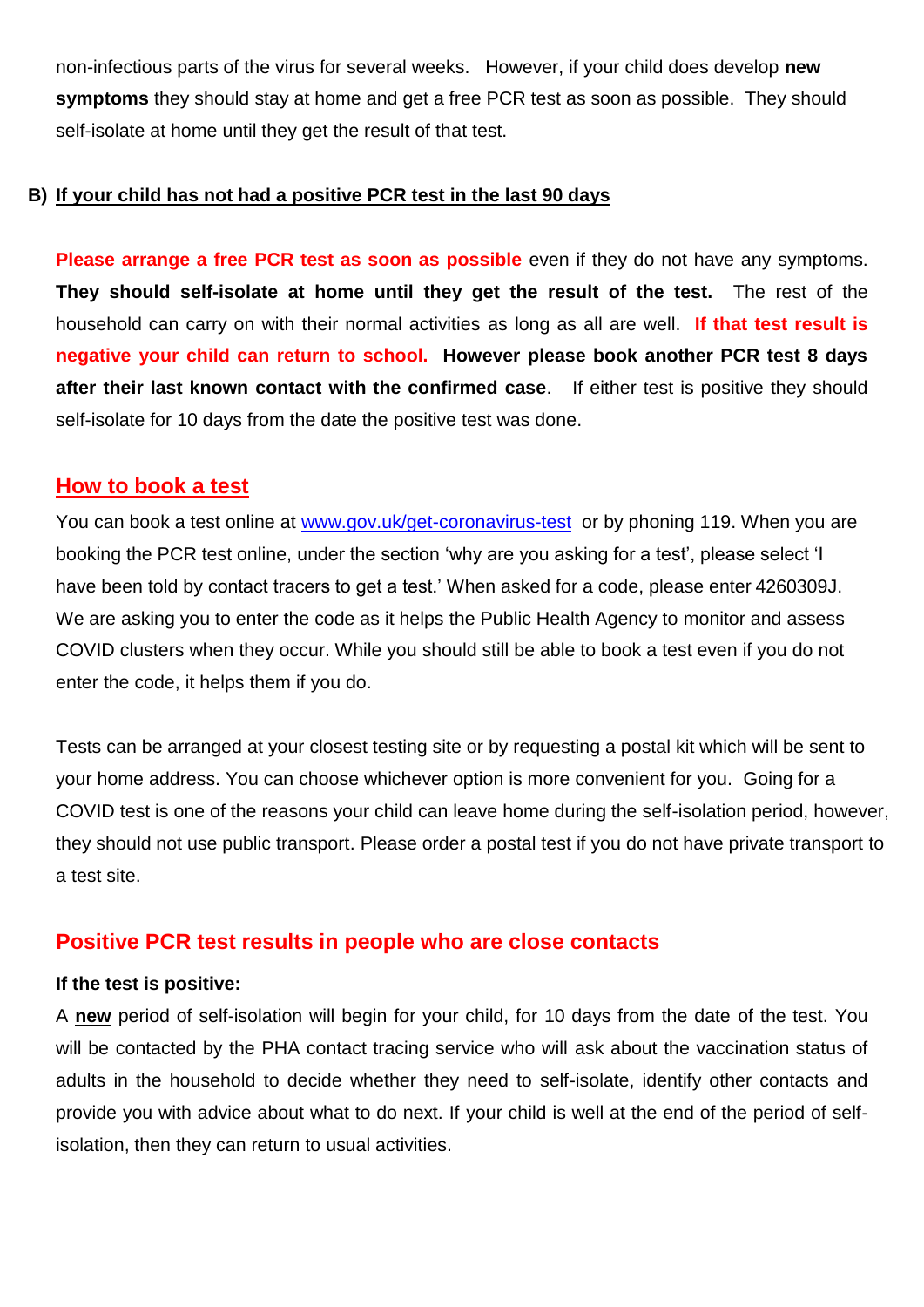# **What to do if your child develops symptoms of COVID 19**

The most common symptoms of COVID-19 are recent onset of:

- new continuous cough and/or
- high temperature and/or
- a loss of, or change in, normal sense of taste or smell (anosmia)

Please book a free PCR test, **even if an earlier one was negative**. Your child should stay at home and self-isolate until you receive the result. Please see [Coronavirus \(COVID-19\): self](https://www.nidirect.gov.uk/articles/coronavirus-covid-19-self-isolating)[isolating | nidirect](https://www.nidirect.gov.uk/articles/coronavirus-covid-19-self-isolating) for guidance on whether other people in your household also need to self-isolate while you are waiting for your child's PCR result.

# **How to stop COVID-19 spreading**

There are things you can do to help reduce the risk of you and anyone you live with getting ill with COVID-19:

- **Please get vaccinated if you are eligible and haven't already done so**
- wash your hands with soap and water often do this for at least 20 seconds
- use hand sanitiser gel if soap and water are not available
- wash your hands as soon as you get home
- cover your mouth and nose with a tissue or your sleeve (not your hands) when you cough or sneeze
- put used tissues in the bin immediately and wash your hands afterwards

# **Further information**

For further information, please see the NI Direct website [Coronavirus \(COVID-19\): self-isolating |](https://www.nidirect.gov.uk/articles/coronavirus-covid-19-self-isolating)  [nidirect](https://www.nidirect.gov.uk/articles/coronavirus-covid-19-self-isolating) the Public Health Agency website<https://www.publichealth.hscni.net/covid-19-coronavirus> or contact NHS 111. If your child feels unwell and you are worried about their symptoms or about anyone else in the home, please contact your GP.

I know that organising tests and staying at home waiting for results may be hard for you and your child but it is vital to help reduce the risk of transmission in the community.